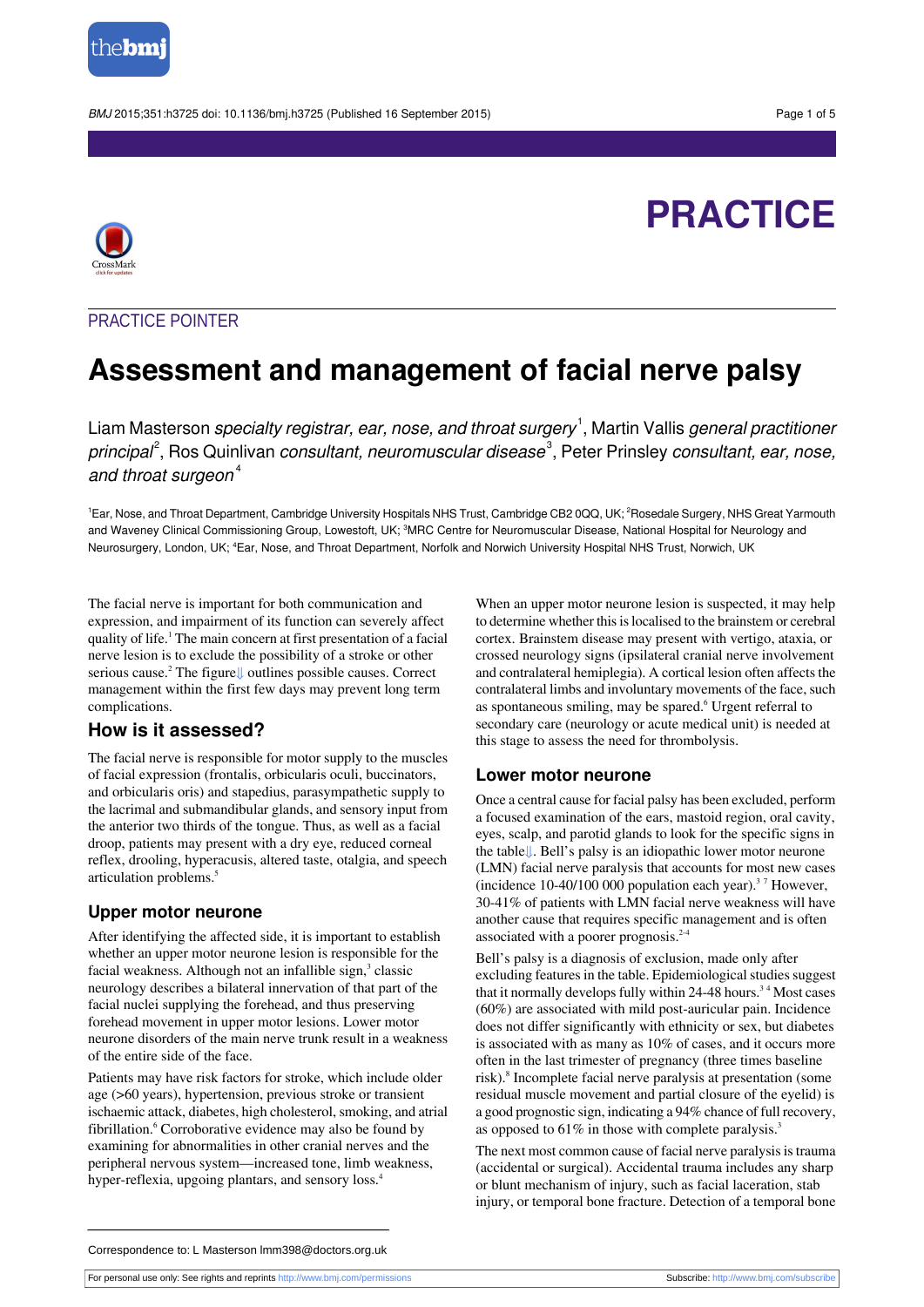#### **The bottom line**

- **•** In patients presenting with facial weakness, the first priority is to exclude an upper motor neurone lesion; important associated signs may include concurrent limb weakness, hyper-reflexia, upgoing plantars, or ataxia
- **•** Check for causes of a lower motor neurone lesion by examining the ears, mastoid region, oral cavity, eyes, scalp, and parotid glands **•** Bell's palsy is a diagnosis of exclusion, and oral steroids are needed within 72 hours to increase the chance of complete recovery.
- Prognosis is usually good compared with other causes of lower motor neurone weakness, such as tumours and Ramsay Hunt syndrome **•** Eye protection is crucial if lid closure is impaired

#### **How patients were involved in the creation of this article**

We sought feedback on the paper from patient and medical representatives of the charity Facial Palsy UK. We incorporated their comments into the paper and developed a patient consultation guide for management and prognosis of Bell's palsy (see box below)

fracture is essential because of the 90% risk of associated intracranial disease.<sup>9</sup> A postmortem correlation study indicates that periorbital bruising (racoon sign), mastoid bruising (Battle's sign), and blood in the ear canal have a positive predictive value of 85%, 66%, and 46%, respectively, for detecting a temporal bone fracture.<sup>10</sup> Cerebellopontine angle and middle ear surgical procedures are the main causes of iatrogenic injury, which may also be seen after procedures carried out on the parotid gland or any other region along the facial nerve.<sup>4</sup>

After infection by herpes zoster virus, a geniculate ganglionitis causes a prodrome of otalgia and vesicular eruption within the ear canal, with or without spread to the oral cavity. Facial paralysis (Ramsay Hunt syndrome) normally follows this and is associated with sensorineural hearing loss and vertigo in 40% of cases owing to involvement of cranial nerve VIII.<sup>6</sup> Patients with Ramsay Hunt syndrome generally have a poorer prognosis than those with Bell's palsy, with only 21% showing full recovery at 12 months.<sup>3</sup>

A slowly progressive onset of facial weakness is suggestive of cancer.<sup>35</sup> In addition, cancer may be associated with pain or paralysis of select branches of the nerve, such as zygomatic (eyelid) or marginal mandibular (angle of mouth) branches.<sup>7</sup> There may be a history of regional cancer. A thorough examination of the head and neck region will be needed to look for cervical lymphadenopathy, a parotid mass, or a scalp lesion in particular. Acoustic neuromas account for about 80% of cerebellopontine angle lesions and most cases of tumour related LMN facial nerve paralysis; they can be differentiated from other causes by ipsilateral sensorineural hearing loss (95% of cases) and absence of the corneal reflex  $(60\%)^{4/11}$ .

Bacterial infections are responsible for 1-4% of new cases of LMN facial palsy.<sup>34</sup> Acute otitis media accounts for most and is associated with systemic sepsis, a bulging tympanic membrane, conductive hearing loss, and pinna lateralisation. Malignant otitis externa (or, more accurately, skull base osteomyelitis) is characterised by lack of sleep due to otalgia. More than 95% of cases are seen in older people ( $>65$  years), immunocompromised people, and those with poorly controlled diabetes.<sup>12</sup> . The condition s associated with *Pseudomonas aeruginosa* infection.<sup>12</sup> Lyme disease is a bacterial infection caused by a tick bite that results in facial nerve paralysis in one in 10 seropositive patients.<sup>13</sup>

### **How is it managed?**

Management is influenced strongly by the initial clinical review and provisional working diagnosis. With an LMN lesion, the main priority is to treat the underlying cause, to improve symptoms, and to reduce associated morbidity, such as contracture of the facial muscles, synkinesis (involuntary

movement of one part of the face due to aberrant re-innervation), and autonomic dysfunction (crocodile tears or hemi-facial spasm). In Bell's palsy, routine investigations in the primary care setting are no longer recommended.<sup>2</sup>

### **Red flags for urgent referral**

These include potential upper motor neurone causes (such as limb paresis, paraesthesia of the face or limbs, involvement of other cranial nerves, postural imbalance), trauma, features suggesting cancer (such as gradual onset, persistent facial paralysis >6/12, pain within the facial nerve distribution, ipsilateral hearing loss, suspicious head or neck lesion, previous regional cancer), and acute systemic or severe local infection. Urgent paediatric referral is warranted in children, for whom Bell's palsy is less likely to be a cause of facial weakness (<50%) of cases).<sup>5</sup>

#### **Treatments applicable to all patients**

Eye care is paramount for those with corneal exposure. To prevent ulceration or dehydration of the cornea, apply artificial tears (such as hypromellose drops) every one or two hours during the day. At night, keep the eye moist by using a thin strip of paraffin based ointment (such as Lacrilube) and secure the upper eyelid in the closed position by applying of permeable synthetic tape ([http://www.facialpalsy.org.uk/advice/guides/](http://www.facialpalsy.org.uk/advice/guides/how-to-tape-eyes-shut/433) [how-to-tape-eyes-shut/433](http://www.facialpalsy.org.uk/advice/guides/how-to-tape-eyes-shut/433)). All cases of incomplete eyelid closure require urgent ophthalmology consultation at presentation.

Some cases of LMN facial palsy will need to be referred to the ear, nose, and throat department or another hospital specialty. Such cases include all patients with atypical symptoms (see table) and those with suspected Bell's palsy who do not respond to a trial of oral prednisolone (observe for maximum of two to three weeks). Post referral tests may include computed tomography or magnetic resonance imaging to visualise the skull base, stylomastoid foramen, and parotid gland; blood tests (full blood count, urea, and electrolytes); pure tone audiography; and topographical studies (such as Schirmer's test, taste sensation, and stapedial reflex). Electroneuronography can guide prognosis in cases of complete paralysis, but this test is expensive, time consuming, and it has a short window of opportunity after onset of symptoms (less than three weeks). In the case of longstanding facial palsy, impairment of eye closure may require insertion of a gold weight into the upper eyelid or lateral tarsorrhaphy.<sup>14</sup>

Alternative rehabilitation methods include physical therapy (facial retraining exercises, transcutaneous electrical stimulation, acupuncture), botulinum toxin injections(to reduce facial muscle contractures, synkinesis, and hemifacial spasm), dynamic facial reanimation surgery, or counselling. Of these interventions,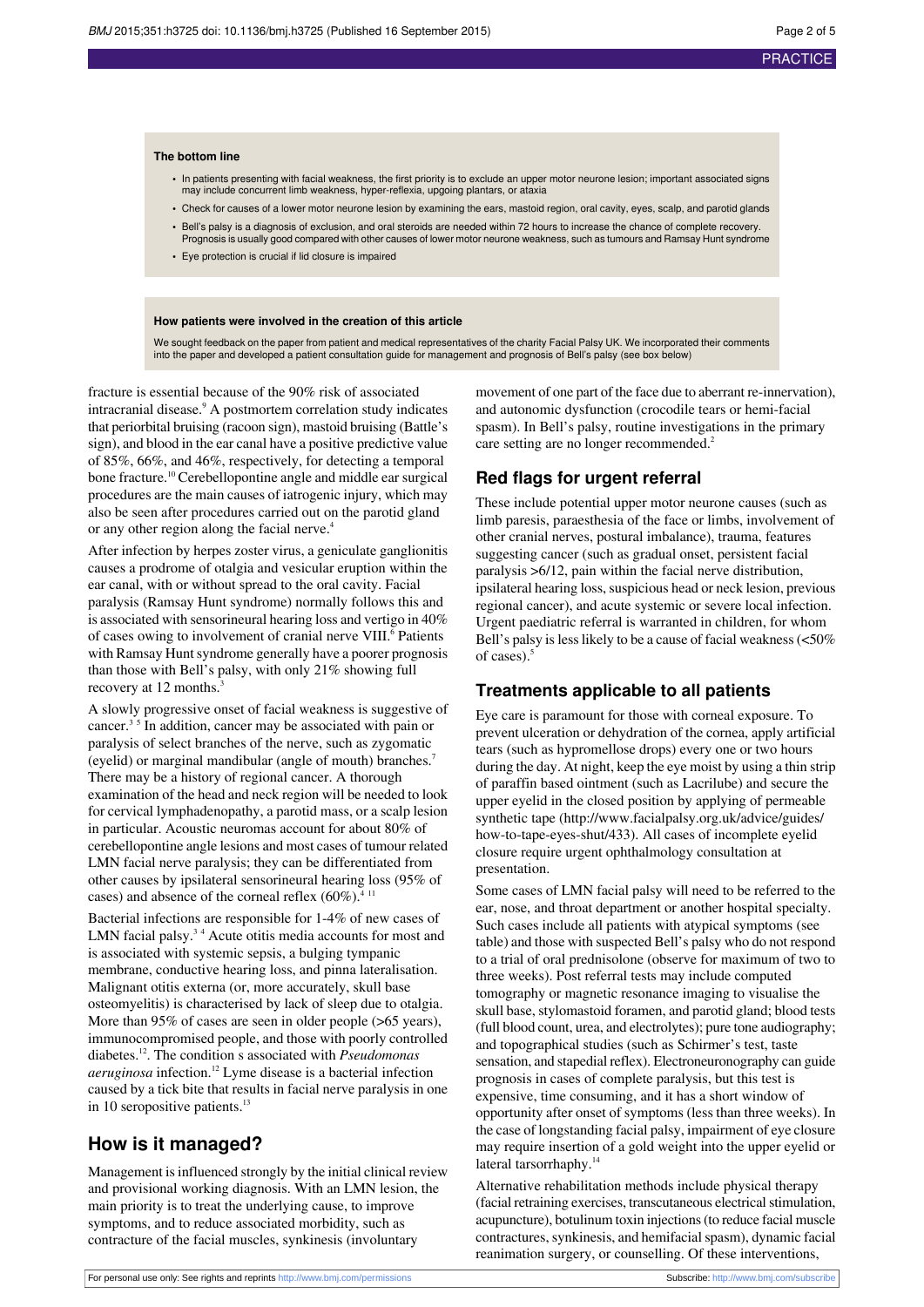only physical therapy has been subjected to controlled trials,<sup>15</sup> and no overall benefit over placebo was found. Tailored facial retraining exercises show limited evidence of earlier recovery of nerve function but this result needs to be confirmed by future trials that are adequately powered with low risk of bias.

### **Treatments in primary care for Bell's palsy and Ramsay Hunt syndrome**

### Corticosteroids in Bell's palsy

A Cochrane review (1569 patients, eight randomised trials) found that significantly more patients taking oral steroids recovered complete motor function, compared with those taking placebo, if started less than 72 hours after symptom onset (77% *v* 67%; relative risk 0.71, 95% confidence interval 0.61 to 0.83).<sup>16</sup> They also had significantly fewer motor synkinesis symptoms  $(0.60, 0.44 \text{ to } 0.81)$ .<sup>16</sup> The results of one randomised trial that recruited patients to oral steroids versus placebo up to one week after symptoms began were significantly inferior to those of trials that recruited within 48 hours.<sup>17 18</sup> Randomised trials showed two steroid regimens to be of similar, significant benefit—prednisolone 25 mg twice daily for 10 days or 60 mg once daily for five days (the last dose should be tapered by 10 mg/day over the subsequent five days).<sup>18 19</sup> A systematic review of 10 randomised controlled trialsfound no significant difference in adverse event rates between oral steroids and placebo, $20$ although most studies excluded patients with specific contraindications (such as poorly controlled diabetes, immune compromise, hypertension, peptic ulcer disease, glaucoma, active tuberculosis, first and second trimester of pregnancy, sepsis, renal or hepatic impairment, and psychosis).<sup>2 5 21</sup> It is important to discuss specific risks versus benefits of treatment with patients (box).

#### **Antivirals**

A meta-analysis of combination therapy (anti-viral (aciclovir or valaciclovir) plus oral steroid (prednisolone)) for Bell's palsy, suggested a marginal benefit only when small poorer quality trials are included. $24$  The conclusion suggested that combined therapy should be reserved for patients with suspected Ramsay Hunt syndrome (herpes zoster virus infection). In these patients, primary care physicians may wish to start a trial of oral steroids (dose as described above) if there are no contraindications, together with an antiviral agent (such as 1 g valaciclovir three times daily for one week.<sup>5 25</sup> Because of the relatively poor functional outcome in this group and the high rate of coexistent sensorineural hearing loss, it is advisable (where appropriate) to consider referral to ear, nose, and throat specialists for repeat assessment and imaging of the cerebellopontine angle.

Thanks to Fiona Walter (general practitioner principal and senior lecturer, primary care unit, University of Cambridge, UK), Chaudhary Riaz (GP specialty registrar, The Pennine Acute Hospitals NHS Trust, UK), Anthony Males (GP principal and senior partner, York Street Medical Practice, Cambridge), and Martin Roland (primary care unit, University of Cambridge) for their expert review and constructive feedback. The patient consultation guide (box) for Bell's palsy was produced in conjunction with the charity Facial Palsy UK.

Competing interests: We have read and understood BMJ policy on declaration of interests and declare the following interests: none.

Provenance and peer review: Not commissioned; externally peer reviewed.

- 1 Coulson SE, O'Dwyer NJ, Adams RD, et al. Expression of emotion and quality of life after facial nerve paralysis. Otol Neurotol 2004;25:1014-9.
- 2 Baugh RF, Basura GJ, Ishii LE, et al. Clinical practice guideline: Bell's palsy executive summary. Otolaryngol Head Neck Surg 2013;149:656-63.
- 3 Peitersen E. Bell's palsy: the spontaneous course of 2500 peripheral facial nerve palsies of different etiologies. Acta Otolaryngol Suppl 2002;549:4-30.
- 4 May M, Schaitkin B, Shapiro A. The facial nerve. Thieme, 2001.
- 5 Holland NJ, Bernstein JM. Bell's palsy. BMJ Clin Evid 2014;2014. pii:1204.<br>6 Donnan GA, Fisher M, Macleod M, et al. Stroke. Lancet Neurol 2008:371:1
- Donnan GA, Fisher M, Macleod M, et al. Stroke. Lancet Neurol 2008;371:1612-23. 7 De Diego-Sastre JI, Prim-Espada MP, Fernández-García F. The epidemiology of Bell's palsy. Rev Neurol 2005;41:287-90.
- 8 Kosins AM, Hurvitz KA, Evans GR, et al. Facial paralysis for the plastic surgeon. Can J Plast Surg 2007;15:77-82.
- 9 Kamerer DB, Thompson SW. Middle ear and temporal bone trauma. In: Bailey BJ, ed. Head and neck surgery—otolaryngology. 3rd ed. Lippincott Williams & Wilkins, 2001:1108-14.
- 10 Pretto Flores L, De Almeida CS, Casulari LA. Positive predictive values of selected clinical signs associated with skull base fractures. J Neurosurg Sci 2000;44:77-82.
- 11 Sharp MC, MacfArlane R, Hardy DG et al. Team working to improve outcome in vestibula schwannoma surgery. Br J Neurosurg 2005;19:122-7.
- Hobson CE, Moy JD, Byers KE, et al. Malignant otitis externa: evolving pathogens and implications for diagnosis and treatment. Otolaryngol Head Neck Surg 2014;151:112-6.
- 13 Smith RP, Schoen RT, Rahn DW, et al. Clinical characteristics and treatment outcome of early Lyme disease in patients with microbiologically confirmed erythema migrans. Ann Intern Med 2002;136:421-8.
- 14 Buchanan M, Lyons M. Clinical review: Bell's palsy GPonline 2010. [www.gponline.com/](http://www.gponline.com/clinical-review-bells-palsy/neurology/article/1000464) [clinical-review-bells-palsy/neurology/article/1000464](http://www.gponline.com/clinical-review-bells-palsy/neurology/article/1000464).
- 15 Teixeira LJ, Valbuza JS, Prado GF. Physical therapy for Bell's palsy (idiopathic facial aralysis). Cochrane Database Syst Rev 2011;12:CD006283.
- 16 Salinas RA, Alvarez G, Daly F, et al. Corticosteroids for Bell's palsy (idiopathic facial paralysis). Cochrane Database Syst Rev 2010:CD001942.
- 17 Taverner D. Cortisone treatment of Bell's palsy. Lancet Neurol 1954;267:1052-4. 18 Engström M, Berg T, Stjernquist-Desatnik A. Prednisolone and valaciclovir in Bell's palsy:
- a randomised, double-blind, placebo-controlled, multicentre trial. Lancet Neurol 2008;7:993-1000.
- 19 Sullivan FM, Swan IR, Donnan PT. Early treatment with prednisolone or acyclovir in Bell's palsy. N Engl J Med 2007;357:1598-607.
- 20 De Almeida JR, Al Khabori M, Guyatt GH. Combined corticosteroid and antiviral treatment for bell palsy: a systematic review and meta analysis. JAMA 2009;302:985-93.
- 21 Rafii B, Sridharan S, Taliercio S. Glucocorticoids in laryngology: a review. Laryngoscope 2014;124:1668-73.
- 22 Kenny T, Tidy C. Bell's palsy. Cox J, series ed. 2013. [www.patient.co.uk/health/bells](http://www.patient.co.uk/health/bells-palsy)[palsy.](http://www.patient.co.uk/health/bells-palsy)
- 23 Walker D, Hallam M, Ni Mhurchadha S, et al. Our experience: the psychosocial impact of facial palsy. Clin Otolaryngol 2012;37:474-7.
- 24 Browning GG. Bell's palsy: a review of three systematic reviews of steroid and anti-viral therapy. Clin Otolaryngol 2010;35:56-8.
- 25 Lockhart P, Daly F, Pitkethly M, et al. Antiviral treatment for Bell's palsy (idiopathic facial paralysis). Cochrane Database Syst Rev 2009;4:CD001869.

**Accepted:** 15 February 2015

#### Cite this as: BMJ 2015;351:h3725

© BMJ Publishing Group Ltd 2015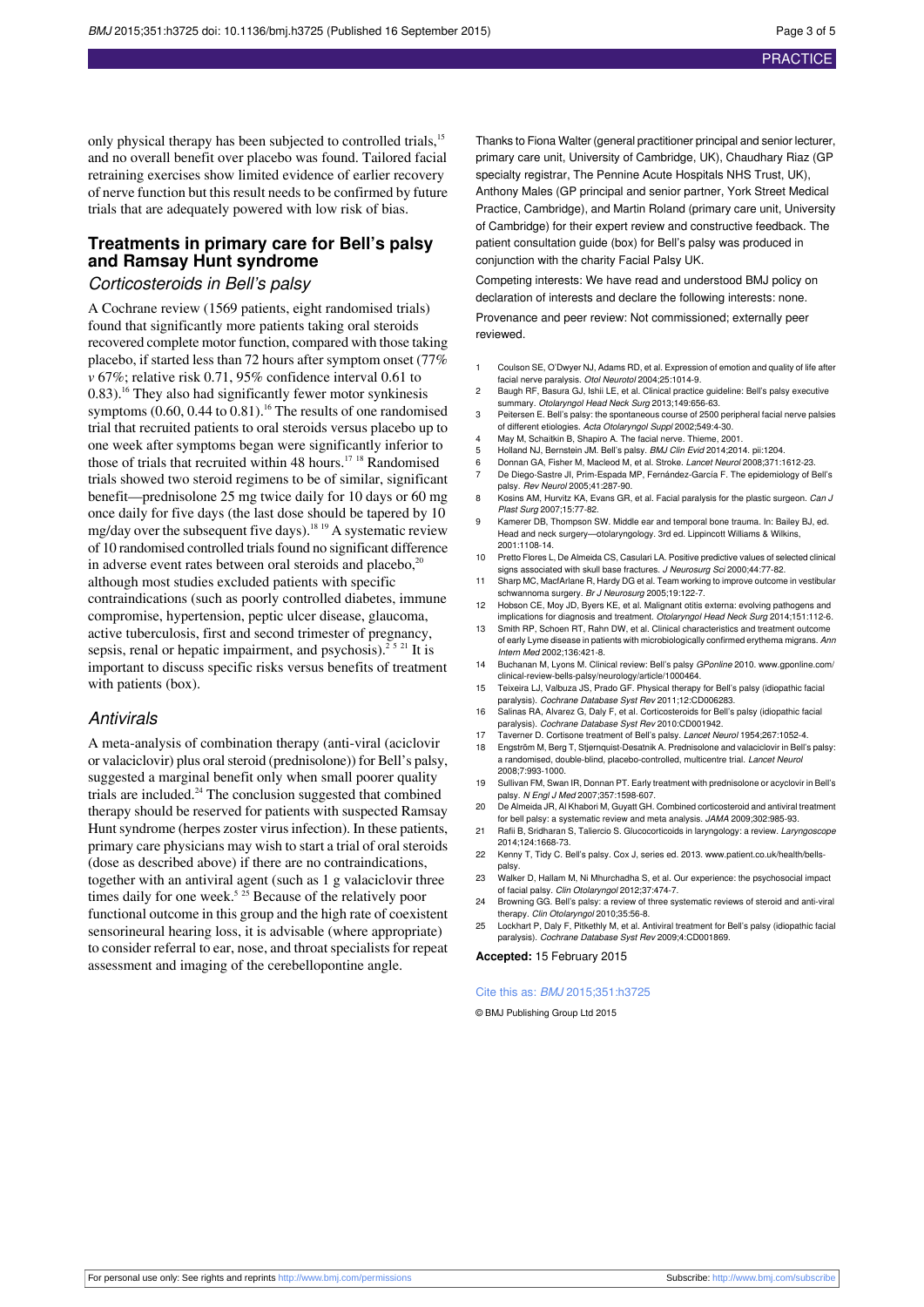#### **Patient consultation guide for management and prognosis of Bell's palsy**

#### What is Bell's palsy?

This condition involves swelling adjacent to the facial nerve as it passes through the skull base into the ear. Compression of this nerve can stop the muscles that it supplies from working. The cause of the swelling is currently unknown.<sup>22</sup>

#### How is it managed?

Steroid tablets (usually prednisolone) help to reduce inflammation and are normally taken for 10 days.<sup>1819</sup> This short course of drugs is unlikely to have notable side effects if you have no history of high blood sugar levels (diabetes), hypertension, gastric ulcer, or glaucoma.<sup>22</sup> To ensure maximum benefit, the steroid tablets should be started within three days of the facial weakness appearing.<sup>5</sup>

If the eyelid cannot shut completely, the surface of the eye may dry up and be harmed. In addition, the tear ducts may not function temporarily,<br>which could dry the eye further.<sup>22</sup> Treatment is needed to keep the eye mois the day. At night, eye ointment can be applied before closing the eye shut with tape.

#### What is the outcome?

Most studies indicate that if a steroid is not prescribed, seven of 10 patients will recover completely. If a steroid is taken, eight of 10 patients<br>will recover completely.'<sup>s</sup> Most patients will note an improvement in th

In the 20-30% of cases where facial weakness does not recover fully, further interventions may be considered. These may include physiotherapy to undergo "facial retraining exercises" or Botox injections to help with muscle spasms. It is important that other potential causes of facial palsy are excluded by referral to a specialist if recovery fails to progress. A considerable proportion of patients are left with psychosocial<br>concerns because of their limited facial function and may need psychological su and cosmetic appearance of the face.

# <span id="page-3-0"></span>**Table**

| Table 1  Clinical signs to check in lower motor neurone facial nerve palsy |                                                                                                                                                                                                                                                                                                                                                                                                                                                                                                                              |
|----------------------------------------------------------------------------|------------------------------------------------------------------------------------------------------------------------------------------------------------------------------------------------------------------------------------------------------------------------------------------------------------------------------------------------------------------------------------------------------------------------------------------------------------------------------------------------------------------------------|
| Are the ears clear on otoscopy?                                            | Assess the tympanic membrane and ear canal; acute or chronic otitis media (±cholesteatoma) and malignant otitis<br>externa can all cause lower motor neurone facial palsy and will require further urgent assessment in secondary care<br>(ear, nose, and throat)                                                                                                                                                                                                                                                            |
| Is there ipsilateral hearing loss?                                         | Perform Weber's and Rinne's tuning fork tests; although Ramsay Hunt syndrome will be associated with sensorineural<br>hearing loss (SNHL), it is important to exclude a cerebellopontine angle lesion (normally presents with gradual onset<br>unilateral SNHL); acute otitis media or cholesteatoma may be associated with conductive hearing loss, whereas patients<br>with Bell's palsy normally have abnormal sensitivity to loud sounds                                                                                 |
| Is there a rash?                                                           | Small vesicular eruptions that affect the tympanic membrane, ear canal, external pinna, or oral cavity may indicate<br>Ramsay Hunt syndrome; Lyme disease is restricted to heavily forested regions and presents with a characteristic<br>erythematous "bullseye" lesion on the limbs or trunk (70% of cases), arthralgia, and facial swelling; it is caused by a bite<br>from a tick carrying Borrelia burgdorferi (US) or B afzalii/garinii (Europe), and an antibody test may help confirm the<br>diagnosis <sup>13</sup> |
| Are there any bruises or scars in the head<br>and neck region?             | The palsy may be secondary to a skull base fracture (common associated signs include periorbital or mastoid bruising,<br>blood in the ear canal, and haemotympanum <sup>9</sup> ) or recent mastoid, parotid, or submandibular gland surgery                                                                                                                                                                                                                                                                                 |
| Is the corneal reflex intact on both sides                                 | In addition to facial muscle weakness, a cerebellopontine angle lesion (such as an acoustic neuroma) may cause a<br>reduced or absent corneal reflex on the affected side $\pm$ aural fullness (owing to trigeminal nerve deficit)                                                                                                                                                                                                                                                                                           |
| Is the mastoid region tender or swollen?                                   | A tender swelling of the mastoid with associated middle ear inflammation or pinna lateralisation (or both) may suggest<br>acute mastoiditis                                                                                                                                                                                                                                                                                                                                                                                  |
| Is the parotid gland enlarged?                                             | Palpation of a parotid lump may suggest cancer (particularly if associated with a history of regional skin cancer, delayed<br>onset facial palsy, or pain); if cancer is suspected, thoroughly examine the rest of the head and neck and refer urgently<br>(for example, through the "two week wait suspected head and neck cancer pathway" in the UK)                                                                                                                                                                       |